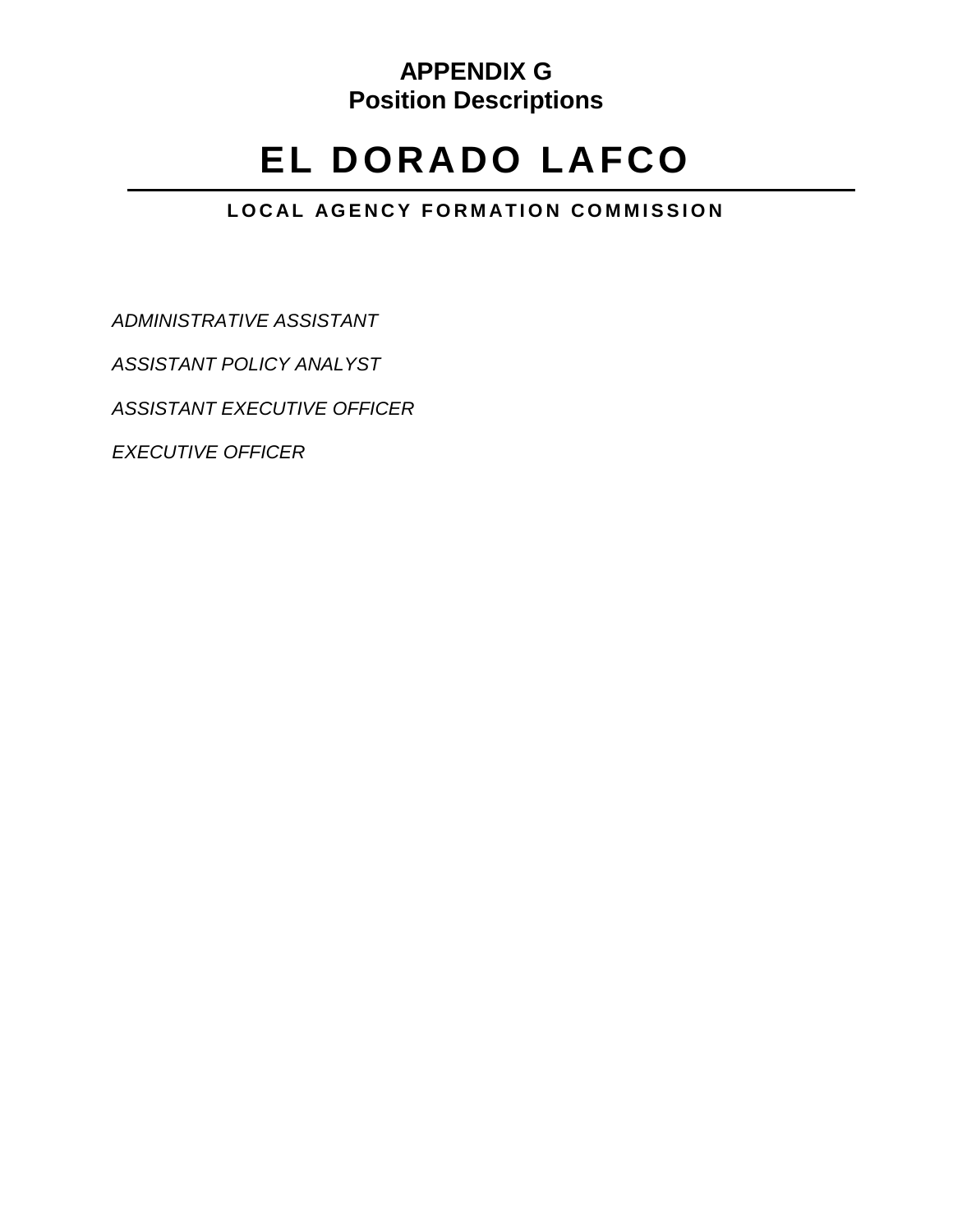## **LOCAL AGENCY FORMATION COMMISSION**

# *ADMINISTRATIVE ASSISTANT*

### <span id="page-1-0"></span>**DEFINITION**

Under the supervision of the LAFCO Executive Officer and working closely with the Commission Clerk and Policy Analyst, the incumbent performs a variety of administrative and clerical duties, staff support functions and activities and other related duties as assigned on a part-time basis.

#### **DISTINGUISHING CHARACTERISTICS**

This position provides direct secretarial and office administrative assistance to the Executive Officer, to the Commission and to other staff as required. General guidelines for action are normally established by the Executive Officer; however, day-to-day activities may require the use of initiative and independent judgment, particularly when prioritizing work from several staff members or when dealing with a variety of projects from other staff and/or representatives of other agencies and the public.

## **EXAMPLES OF DUTIES**

#### *MEETINGS AND PROCEEDINGS*

- Supports all Commission meetings, including organizing and distributing meeting packet to Commission, and posts legal notices and agendas.
- Reviews letters, memoranda, resolutions and other related documents for grammatical correctness prior to distribution.
- Administration of FPPC regulations and disclosure/disqualification documents, including serving as agency filing officer.
- Coordinates LAFCO Special District elections, including preparation and distribution of ballots, tallying results for certification by Executive Officer, etc.

#### *OFFICE OPERATIONS AND MANAGEMENT*

- Facilitates and coordinates personnel administration, including record keeping, distributing recruitment flyers, new hire set ups, processing reclassifications and separations.
- Maintains adequate office supplies inventories, including submitting orders and tracking usage.
- Provides purchasing support, price comparison, product research and recommendations.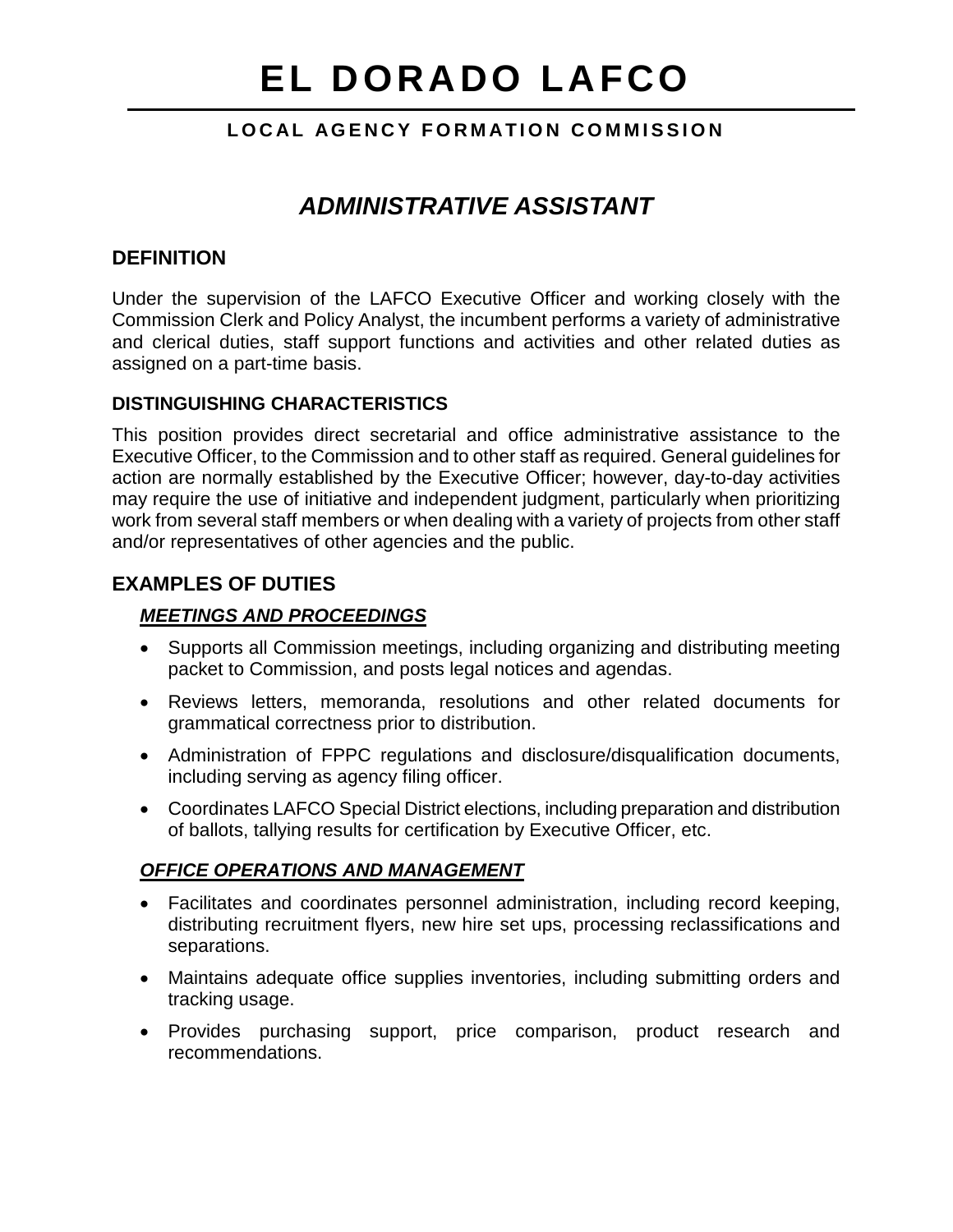- Coordinates office services including equipment, computer, phone, janitorial services and repairs, etc.
- Coordinates office hours including staffing, closures and office coverage
- Maintains content of LAFCO website
- Coordinates and serves as liaison for communications, including public noticing, contact with the public, other interested parties and media, maintenance of distribution lists and web site
- Provides clerical support to unit administration functions by processing time sheets, payroll/personnel transactions, claims and purchase order/requisitions; may receive monies; maintains workload statistics, and other records; assists in report and budget request preparation, researching, and compiling information; establishes and documents clerical operational and work methods procedures
- Provides coverage to Commission Clerk for accounts payable on an as-needed basis.

#### *RECORDS MANAGEMENT*

• Manages records and data files, including administrative records, subject and archive files, inventory of local agencies, etc.

#### *SECRETARIAL DUTIES*

- Creates and formats documents, forms, mail merges, etc.
- Coordinates document production including the Inventory of Local Agencies, various studies and reports, meeting packet and other mailings.
- Coordinates communications, internal and external, including USPS and electronic mail, phones, messages, etc.
- Uses and maintains basic office machines, such as faxes, copiers, printers, etc.
- Interviews office visitors and refers individuals to proper source of information; receives and screens callers, forwards to appropriate individuals inquiries from the public; evaluates described problems and responds to questions regarding agency services or official notices sent by the agency; provides the public and interested individuals with general procedural and/or specific program information; may take messages and schedule appointments.
- Coordinates travel and meeting logistics including travel requests, reimbursement, reservations.

# **QUALIFICATIONS**

To qualify for this position, an individual must possess a combination of education and experience that would likely produce the required knowledge, skills and abilities as detailed above. A desirable combination includes: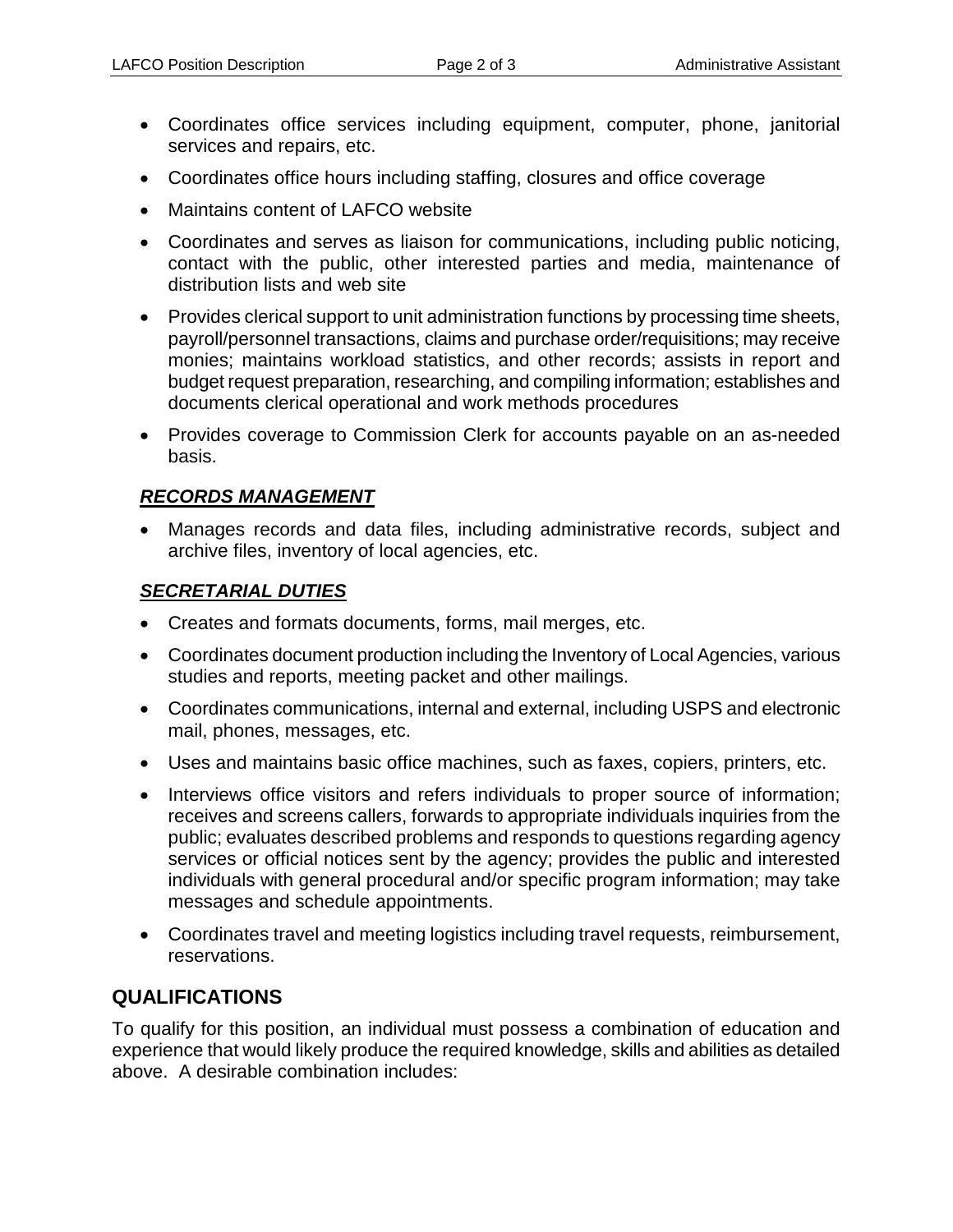### *EDUCATION AND/OR EXPERIENCE*

• Three years of general clerical or office support experience or one year of secretarial experience at a level equivalent to the County's class Secretary.

# *KNOWLEDGE OF:*

- Advanced knowledge of standard office administrative and secretarial practices and procedures, including multi-line telephone reception, filing and business letter writing.
- Advanced knowledge of Microsoft Word and Excel.
- Skill in organizing work, setting priorities, meeting critical deadlines, and following assignments with minimum of direction.
- Using tact, discretion, initiative and independent judgment with established guidelines.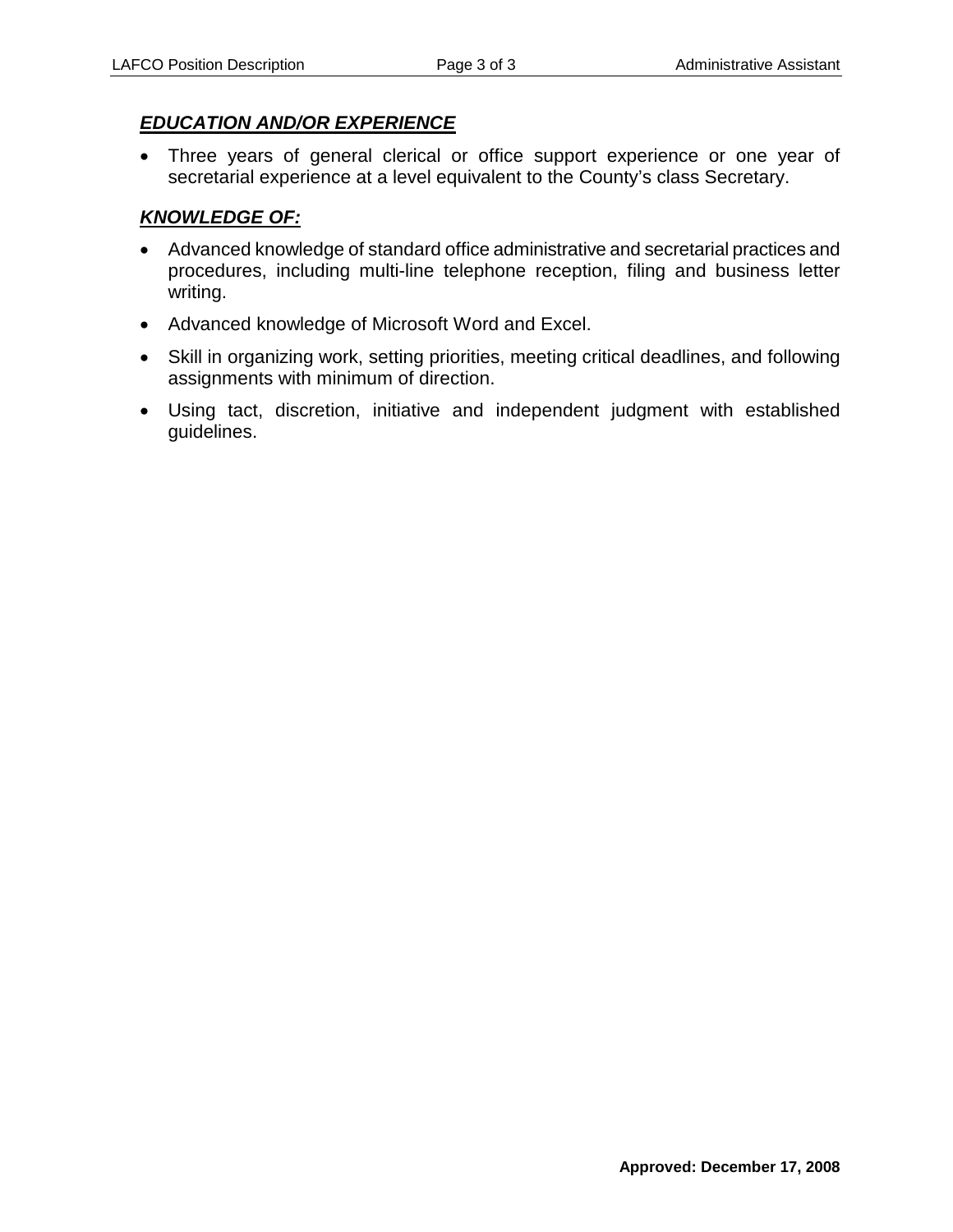# **LOCAL AGENCY FORMATION COMMISSION**

# *ASSISTANT POLICY ANALYST*

# **DEFINITION**

The Assistant Policy Analyst works under the immediate direction of the Executive Officer and principally tasked with performing data collection and associated analyses in assisting El Dorado LAFCO prepare various studies on local government as required under State law. No direct supervision is exercised over others. The incumbent, however, is expected to collaborate and coordinate tasks with others within and outside of El Dorado LAFCO in meeting position duties. Incumbents are expected to work fulltime schedules and average between 32 to 40 work hours a week.

#### *DISTINGUISHING CHARACTERISTICS*

The Assistant Policy Analyst performs a wide range of entry to intermediate duties at the direction of the Executive Officer and with additional oversight provided by higher level staff (Assistant Executive Officer and/or Policy Analyst). Incumbents are expected to exercise considerable initiative and judgment in performing regular ongoing duties of the position. This includes performing data collection and assisting in the associated analysis in the preparation of studies required of El Dorado LAFCO under State Law that culminate in making recommendations to the Commission on potential governmental reorganizations, boundary changes, and other related matters.

The incumbent may also serve as a resource to the staff, committees, boards or commissions of other local agencies in El Dorado County as needed. Other pertinent characteristics include maintaining the LAFCO website, responding to public inquires and organizing agency records. Training will be provided, and as experience is gained, assignments may gradually become more complex and varied. No supervision is exercised over others.

#### **EXAMPLES OF DUTIES**

- Support for all Commission meetings including the postings of legal notices, agendas, meeting materials; staff support to Commission meetings; preparing minutes and final meeting records; tracking and maintaining legal or policy deadlines
- Support for Commission actions including review of resolutions and related documents for correctness; distribution, recording and filing records of Commission actions
- Conduct basic to intermediate research, data collection, and related analysis in evaluating local agencies and their governmental services in the preparation of municipal service reviews and related regional planning studies.
- Prepare charts, tables, and spreadsheets to facilitate analysis and display of information.
- Assist in the preparation of agendas and associated staff reports and organizes and prepares Commission packet for distribution.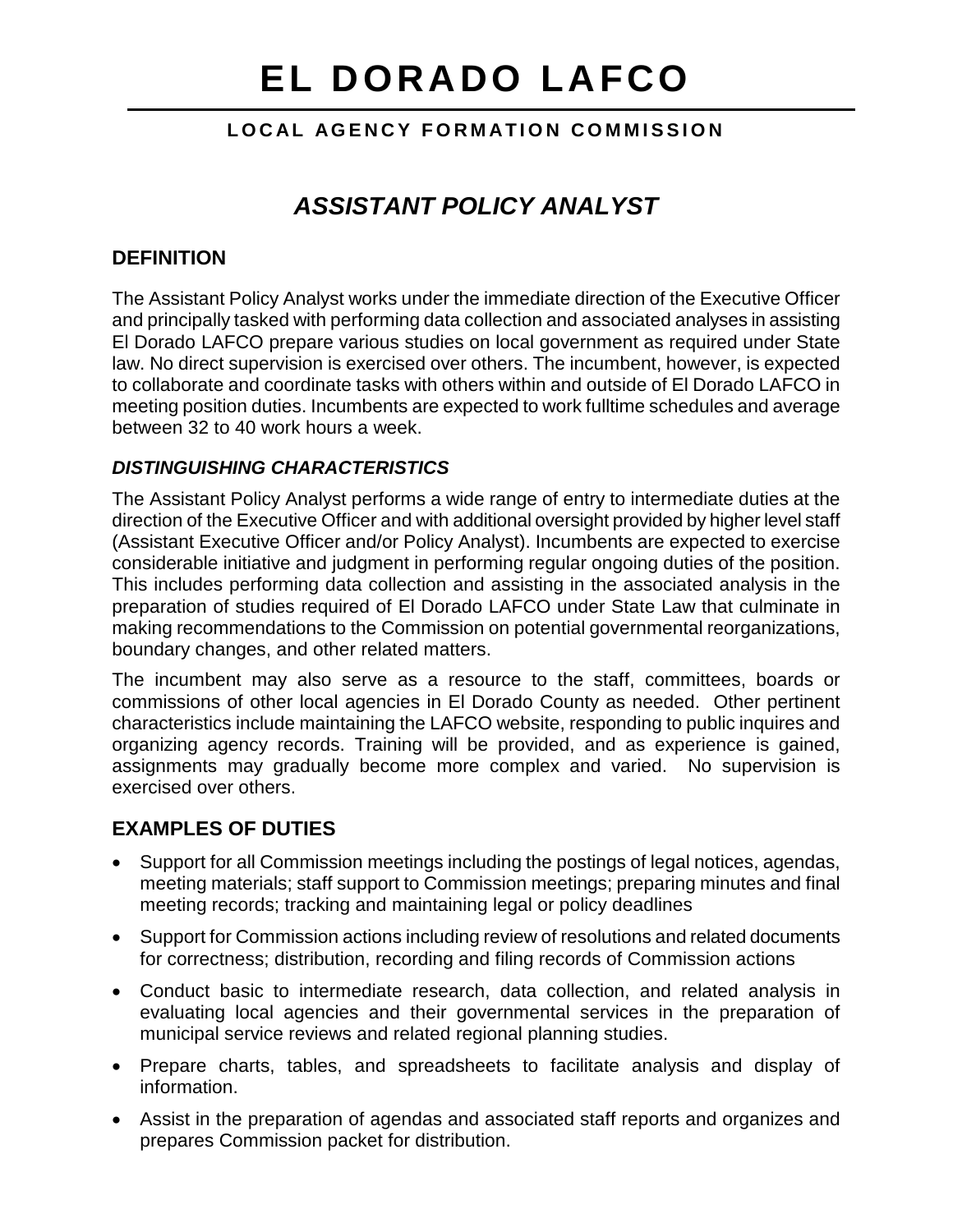- Assist in various phases of processing applicant proposals for boundary changes, outside service extensions, and reorganizations of local government agencies including project initiation and completion, tracking and maintaining legal and policy deadlines, etc.
- Assist in making presentations before the Commission and other local governmental agencies and community groups.
- Consult with staff and representatives of other governmental agencies on programs, projects, or specialized assigned activities.
- Manage administrative functions such as devising filing systems and protocols, maintenance of official records, and formulation of procedural guidelines.
- Respond to public inquiries while exercising independent judgment in providing information and/or referring questions to other staff.
- Assist the Executive Officer in making payments and performing related data entry and management of El Dorado LAFCO's accounting system.
- Utilize a variety of computer software programs to prepare reports, maps, diagrams, graphs, and other material related to duties.
- Ownership of the agency's digital archiving project
- Maintain the LAFCO website and its Laserfiche archive system
- Develops and uses computerized spreadsheets and databases

# **QUALIFICATIONS**

To qualify for this position, an individual must possess a combination of education and experience that would likely produce the required knowledge, skills and abilities as detailed above. A desirable combination includes:

#### *EDUCATION AND/OR EXPERIENCE*

- Equivalent to graduation with a Bachelor's Degree from an accredited college or university with major course work in public or business administration, government, finance, economics, land use planning, public policy, urban studies, political science or a closely related field
- Experience in local government, land use planning, geographic information systems and the California Environmental Quality Act is desirable but not necessary

#### *KNOWLEDGE OF:*

- Role and function of local government and specifically counties, cities, and districts
- Basic public administrative and planning principles and practices
- Qualitative analysis
- Best practices in office management, including filing and records retention
- Standard computer applications and software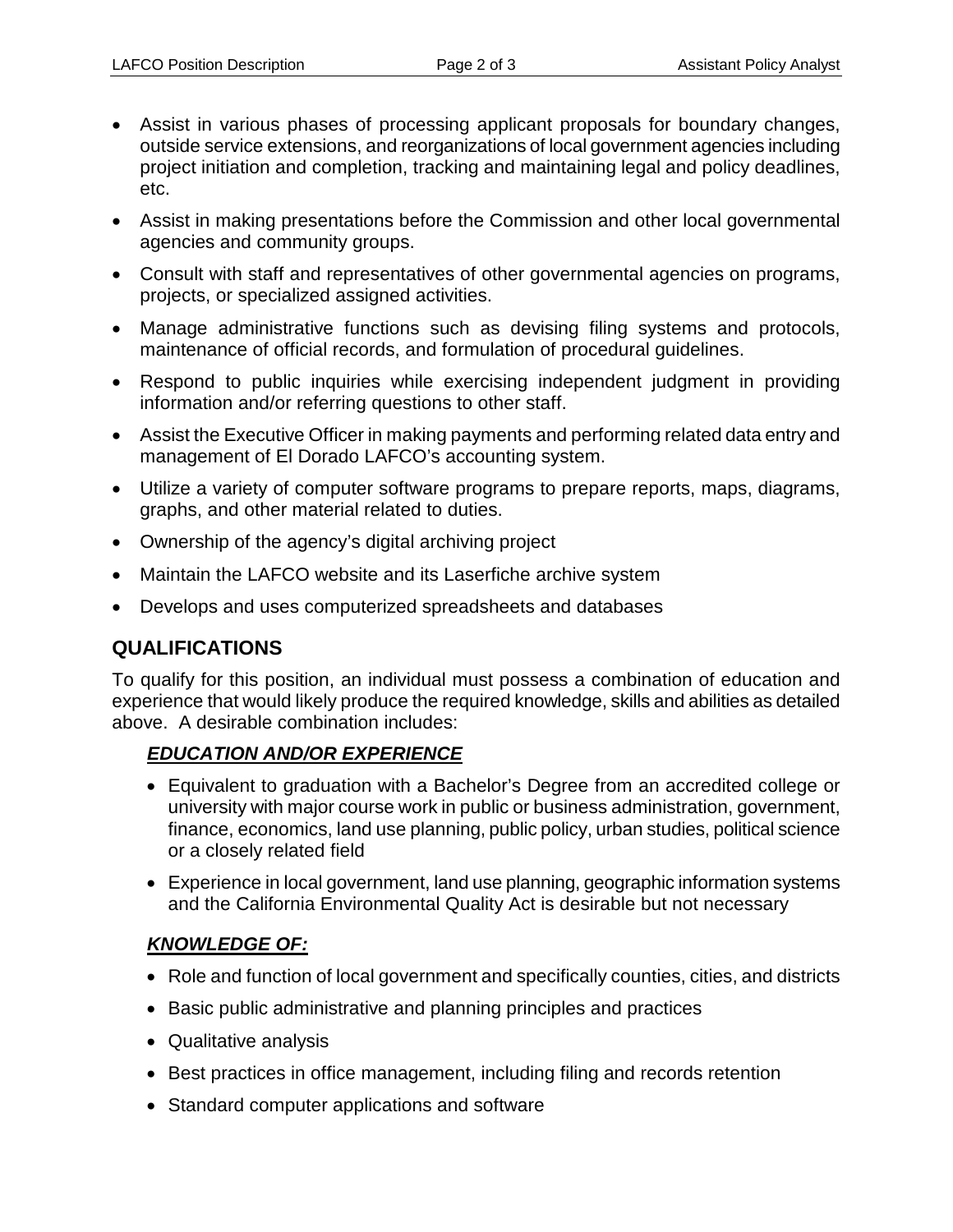• Techniques for dealing effectively with a variety of individuals from various socioeconomic, ethnic and cultural backgrounds, in person and over the telephone

#### *SKILL IN:*

- Multi-tasks between general administrative and analyst functions
- Effective communication skills
- Perform basic to intermediate quantitative analysis
- Positively collaborate and contribute within a small governmental agency
- Prepare clear and concise reports, correspondence, and other written materials
- Establish and maintain effective working relationships with others
- Exercise sound independent judgment in performing assignments
- Maintain accurate records and files

#### **Approved: September 27, 2017**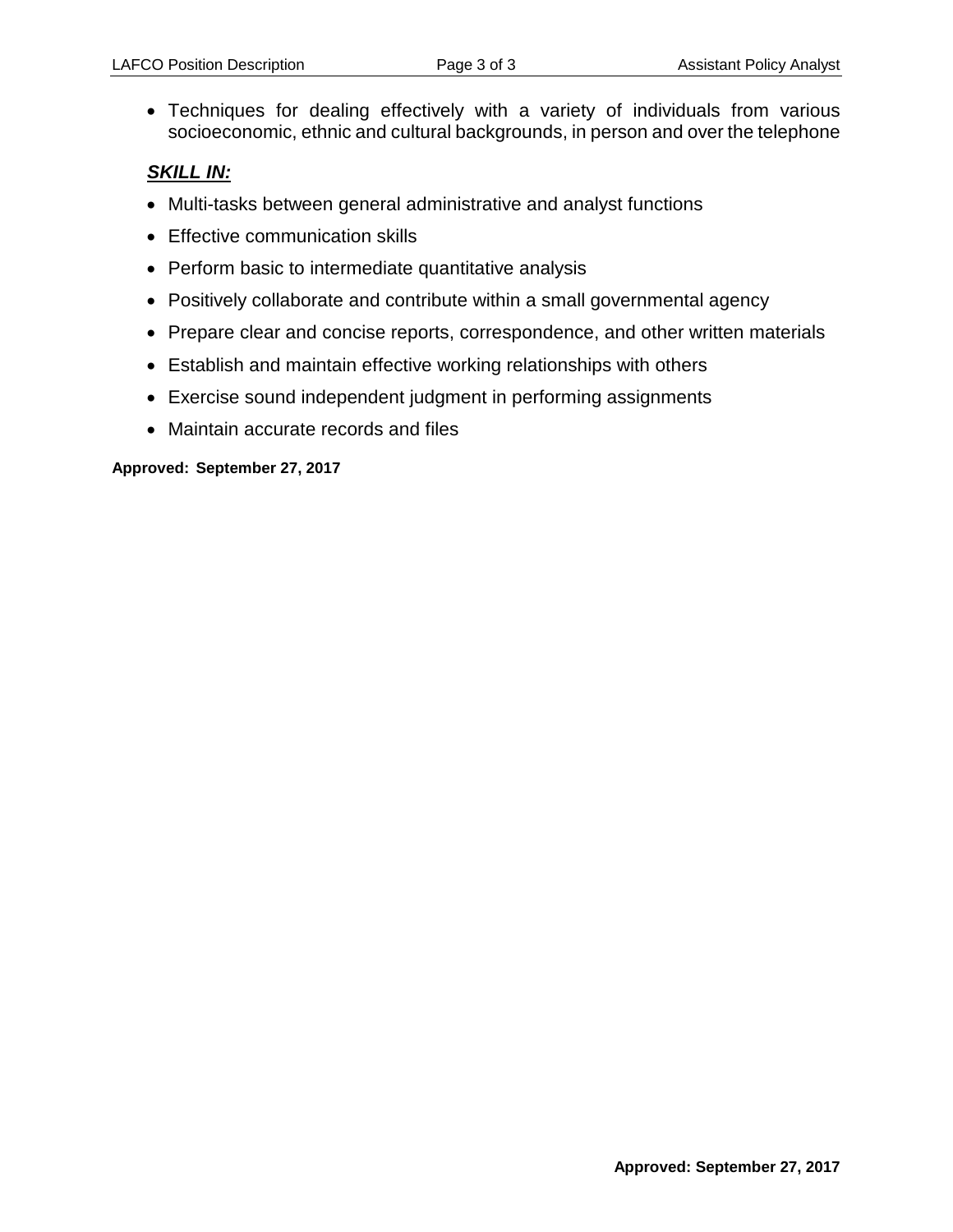## **LOCAL AGENCY FORMATION COMMISSION**

# *ASSISTANT EXECUTIVE OFFICER*

#### **DEFINITION**

Under the general direction of the Executive Officer, provide overall project management for state mandated programs of LAFCO as established by local policy and State Law. The Incumbent performs and manages complex professional work in support of LAFCO, including data collection and analysis, report preparation, public contact; and other related duties as required.

#### **DISTINGUISHING CHARACTERISTICS**

The LAFCO Assistant Executive Officer is an "at will" management employee who performs all duties necessary for the proper and efficient management of LAFCO as determined by State Law, El Dorado LAFCO and the Executive Officer. In the absence of the Executive Officer, the Deputy Executive Officer reports directly to the Commission and functions as the Executive Officer.

The Assistant Executive Officer acts as program coordinator and project manager to implement various components of the El Dorado LAFCO work program, including Municipal Service Reviews (MSRs) and Sphere of Influence (SOI) Updates; reviews and analyzes proposals to change local agency boundaries; conducts complex studies related to the provision of local governmental services; analyzes data, presents summarized information and recommendations to the Executive Officer and the Commission; and provides managerial assistance to the Executive Officer.

#### **EXAMPLES OF DUTIES**

- Provide overall project planning, analysis, proposal recommendations and management on routine jurisdictional changes, complex reorganizations, consolidations of special districts, mergers of districts with cities and LAFCO-initiated consolidations, incorporation of cities and other changes to agencies as allowed in State Law;
- Researches, compiles, synthesizes, analyzes and interprets information and data necessary to meet State Law requirements and El Dorado LAFCO policies and objectives;
- Reviews and analyzes proposals filled with LAFCO, conducts field investigations, makes recommendations and prepares and presents staff reports;
- Performs analysis relating to the California Environmental Quality Act (CEQA), reviews and, as necessary, prepares CEQA documents necessary for LAFCO action;
- Conducts special studies, including Municipal Service Reviews and Sphere of Influence studies, involving inter-jurisdictional and inter-agency coordination, some of which may be complex, controversial and/or politically sensitive;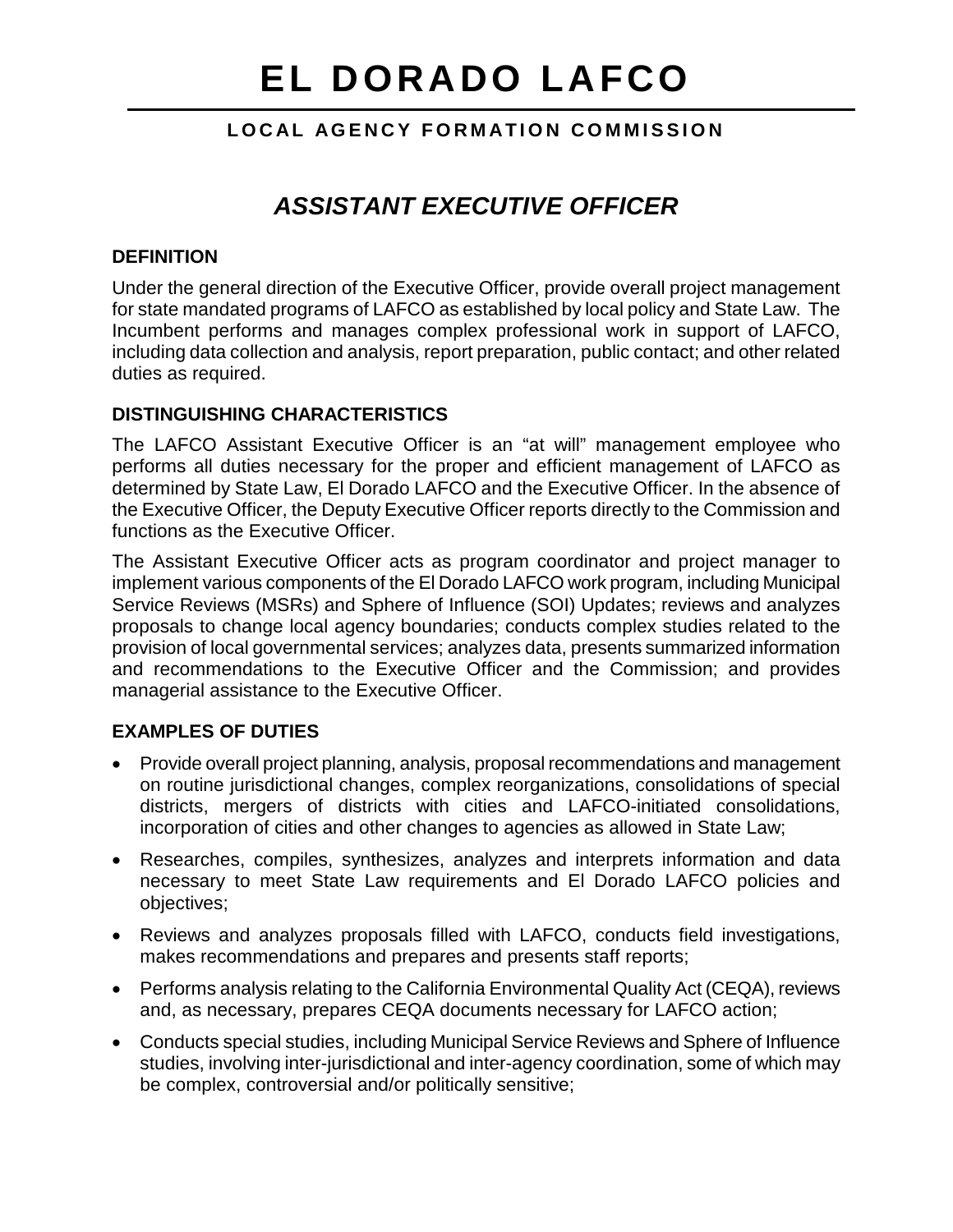- Performs administrative functions such as developing fee schedules, surveys, and policy and procedure manuals;
- Makes presentations and manages public participation/outreach processes relating to pending LAFCO proposals, LAFCO programs and LAFCO laws, policies and procedures;
- Prepares complex graphics, charts and other illustrative materials;
- Provides support to the Executive Officer in analyzing and preparing the LAFCO budget for action by the Commission;
- May act as a first line supervisor; manage contracts and consultants, and serves as acting Executive Officer in the absence of the Executive Officer;
- Participates in LAFCO related organizations and professional associations;
- Performs other related duties as required

#### **QUALIFICATIONS**

To qualify for this position, an individual must possess a combination of education and experience that would likely produce the required knowledge, skills and abilities as detailed above. A desirable combination includes:

#### *EDUCATION AND/OR EXPERIENCE*

- Equivalent to graduation from an accredited college or university with a degree in Public Policy, Planning, Political Science, Economics, Sociology or other related areas;
- A minimum of four to six years' experience with LAFCO to include at least three years in an analyst position;
- Must have an understanding of urban planning theory and techniques, public finance, public infrastructure planning, environmental laws and local government;
- Must have significant experience in handling jurisdictional consolidations, reorganizations and their resultant financing and tax issues;
- A Master's degree in one of these specialties may be substituted for one year of experience.

Note: The above qualifications are a typically accepted way of obtaining the required knowledge and skills.

#### *KNOWLEDGE OF:*

- Pertinent State, Federal and local laws and regulations relating to the organization, financing, services, programs, and functions of cities and special districts;
- Local Agency Formation Commission law, practices and procedures;
- The California Environmental Quality Act, the Brown Act and their application to LAFCO actions;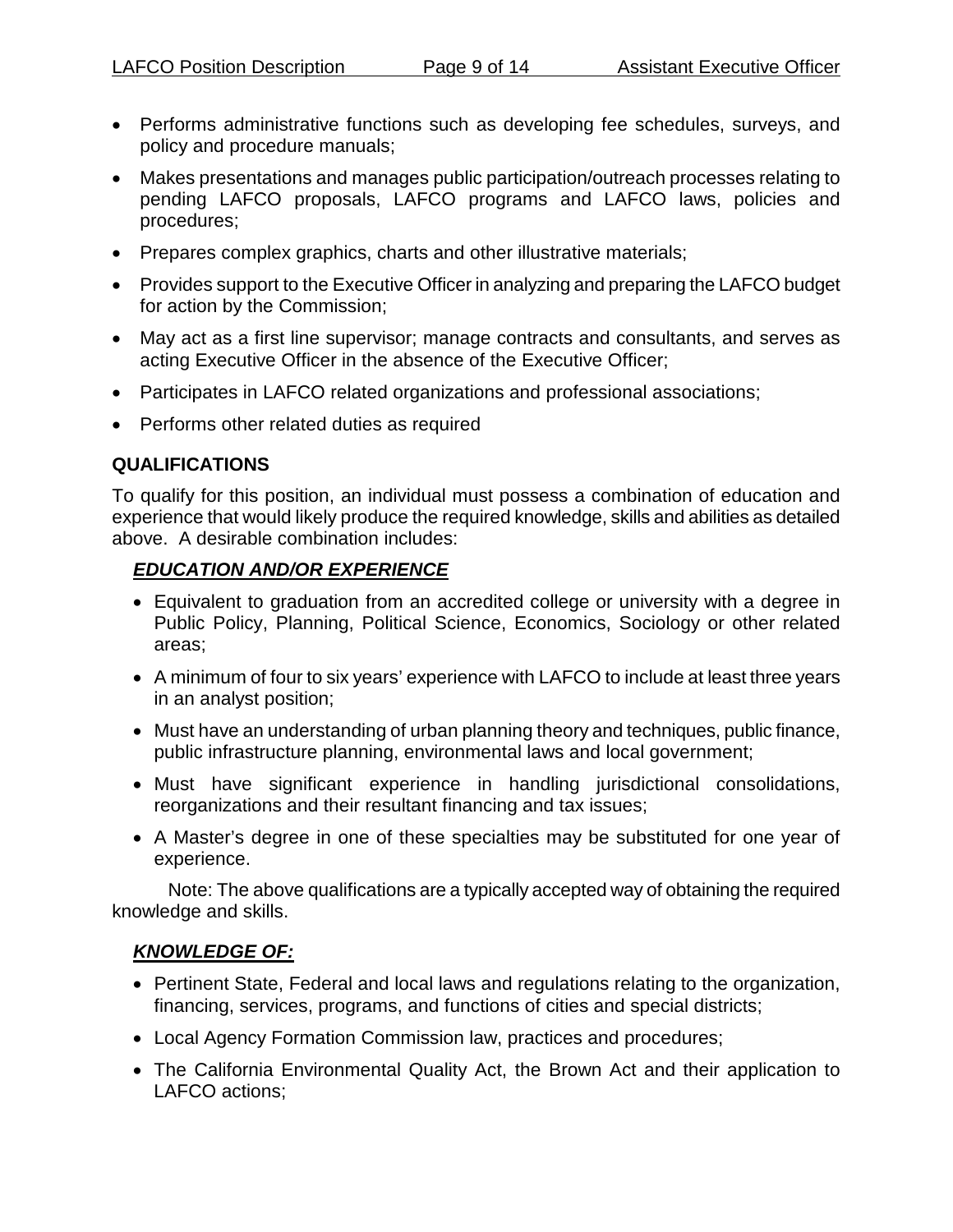- Principles, practices, trends and techniques of urban and regional planning and public infrastructure planning;
- Research and statistical methods;
- Interagency relationships;
- Modern office procedures and computer equipment
- State, city and county legislative processes;
- The use of Geographic Information Systems

## *SKILL IN:*

- Organizing and directing administrative and analytical support activities for LAFCO;
- Strong analytical thinking and capability of solving complex, multi-layered issues;
- Public speaking, oral and written skills as well as excellent political judgment;
- Project management as well as experience with conflict resolution and mediation;
- Analyzing, interpreting and evaluating technical and budget reports;
- Developing and producing concise and descriptive written and oral reports;
- Establishing and maintaining effective relations with representatives of local agencies, special districts and the public;
- Working on and coordinating several complex and/or controversial projects simultaneously, and delivering timely results;
- Making decisions, evaluating and learning from the results of those decisions;
- Supervising, training and evaluating the work of subordinate staff;
- Collecting, analyzing and interpreting data; extrapolating trends and end results and formulating recommendations;
- Working independently.
- Driving to meetings and conduct field visits throughout the County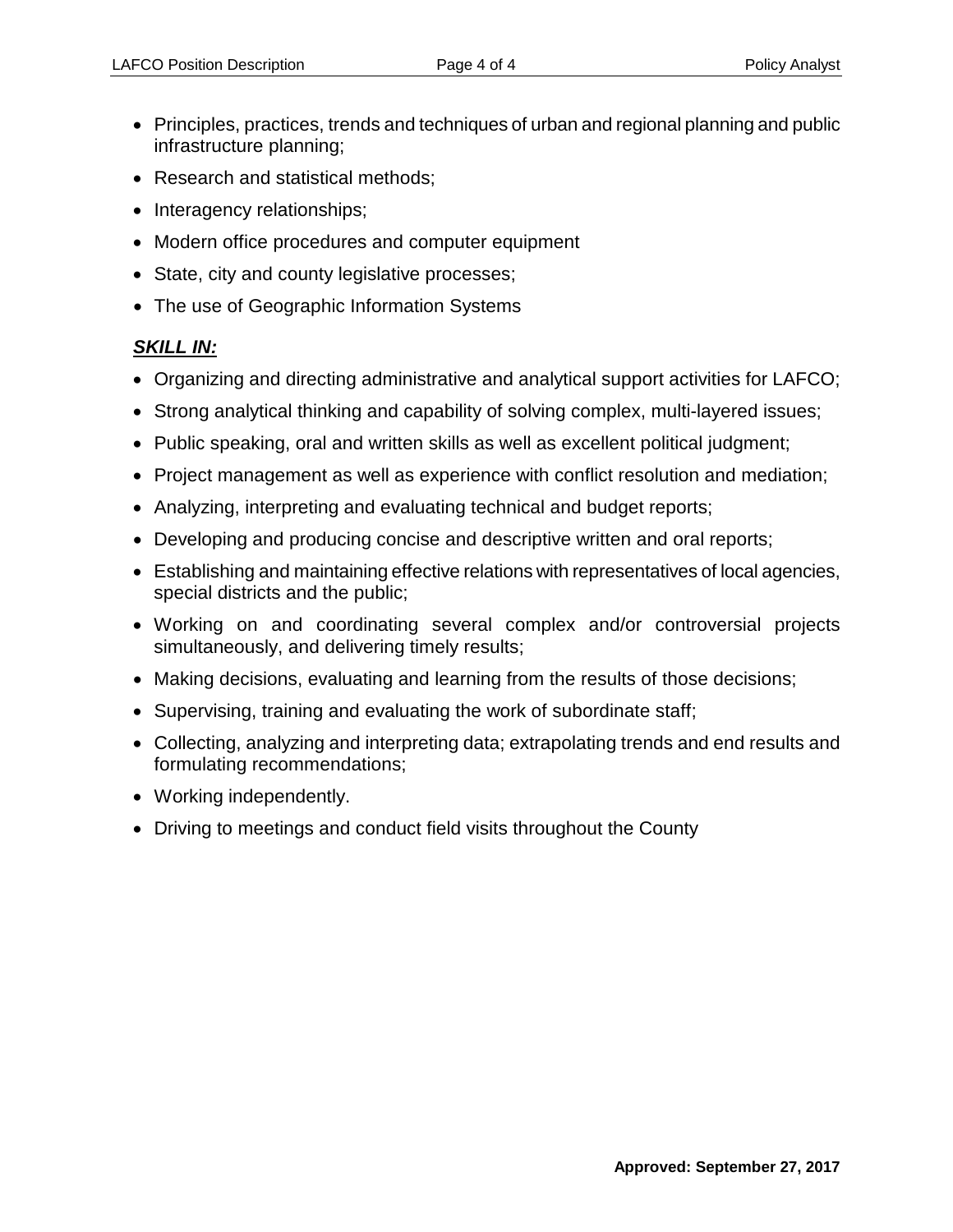## **LOCAL AGENCY FORMATION COMMISSION**

# <span id="page-10-0"></span>*EXECUTIVE OFFICER*

# **DEFINITION**

Under general policy direction from the Local Agency Formation Commission, the incumbent administers Commission business, provides administrative, research services and advisory services to the Local Agency Formation Commission, and manages specialized administrative staff for the Commission.

The Executive Officer is the designated Environmental Coordinator (Policy 3.2.4), Budget Administrator (Policy 2.1.5), and Purchasing and Financial Officer of LAFCO (Policy 2.7.1).

# **DISTINGUISHING CHARACTERISTICS**

The Executive Officer of the Local Agency Formation Commission is appointed by, reports to, and serves at the will of the Local Agency Formation Commission. This single position classification, authorized by §56384 of the Government Code, has responsibility for overall policy development, program planning, fiscal management, administration and operation of the Local Agency Formation Commission. The incumbent is responsible for developing and accomplishing administrative goals and objectives, in addition to implementing the applicable provisions of the Government Code, the California Environmental Quality Act, Brown Act, other related statutes and the policy goals of the Local Agency Formation Commission.

# **EXAMPLES OF DUTIES**

#### *MEETINGS AND PROCEEDINGS*

- Schedules and prepares for regular and special meetings of the Commission, including the public noticing, preparation and timely transmittal of the meeting agenda and related reports and recommendations, and presentation of the reports at the meetings
- Prepares special reports and studies to the Commission as mandated by statute, such as municipal services reviews and spheres of influence
- Monitors new and proposed State and local legislation that pertains to LAFCO and prepares reports to the Commission that includes a recommendation of support or opposition to proposed legislation.
- Processes applications for city and district formation, annexation, reorganization, consolidation, detachments, and extension of services by contract
- Prepares the necessary California Environmental Quality Act documents (e.g. Notices of Exemption, Initial Studies, Negative Declarations, and Mitigation Monitoring Plans) for those actions in which El Dorado LAFCO is the lead agency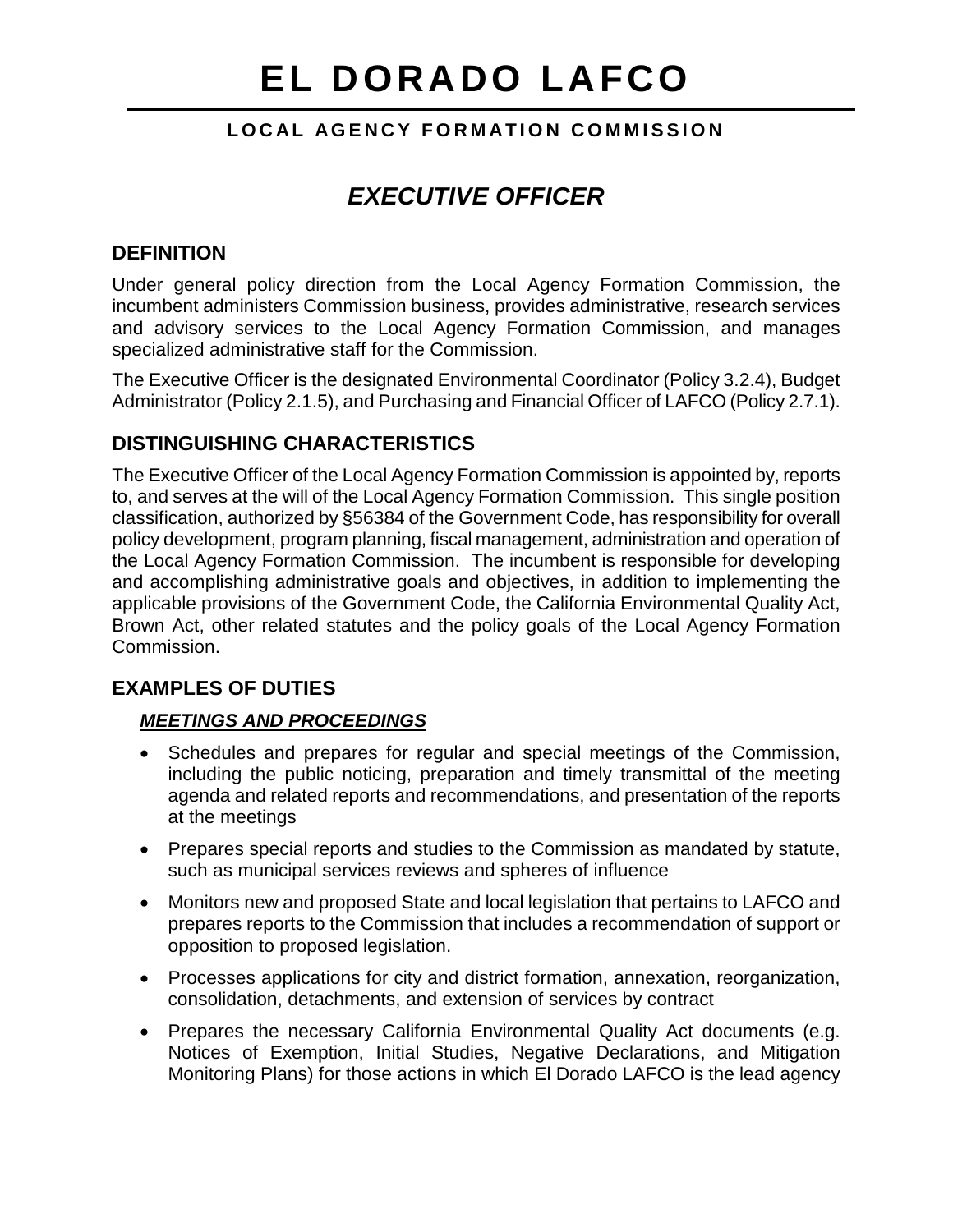- Reviews and prepares comments on CEQA documents prepared by other agencies which affect the responsibilities of the Commission
- Coordinates with LAFCO Counsel on legal issues and other matters that may require an oral or written interpretation or opinion from legal counsel

#### *ADMINISTRATIVE DUTIES*

- Develops, oversees and reviews the budget and its accompanying work plan
- Administers the adopted LAFCO budget by maintaining budget controls, records, files, and making timely payments of claims, deposits of revenues, and preparation of a bi-weekly payroll
- Provides leadership, strategic direction, and management to LAFCO
- Selects, trains, evaluates, supervises and manages clerical staff, employees and consultants
- Assigns work activities, projects and programs
- Monitors work flow and the day-to-day business of LAFCO
- Prepares and manages contracts, subject to the review of the Commission

## *FISCAL AND BUDGET DUTIES*

- Oversight of all financial accounts and transactions
- Prepares and implements the LAFCO budget, including the forecasting of revenue and expenses, and identifies and recommends alternatives for the implementation of the budget, subject to the review of the Commission

# *ADVISORY AND RESEARCH DUTIES*

- Serves as principal staff advisor to the Commission
- Attends all Commission meetings
- Interprets and applies relevant government codes
- Prepares background data, studies, reports and recommendations for LAFCO decisions
- Monitors and evaluates agencies, their service capabilities and proposals for changes of organization
- Executes all required legal documents related to the determinations of the **Commission**

#### *OUTREACH AND LIAISON DUTIES:*

- Represents the Commission before public and private policy-making agencies and community groups
- Coordinates LAFCO processes with the discretionary actions of other agencies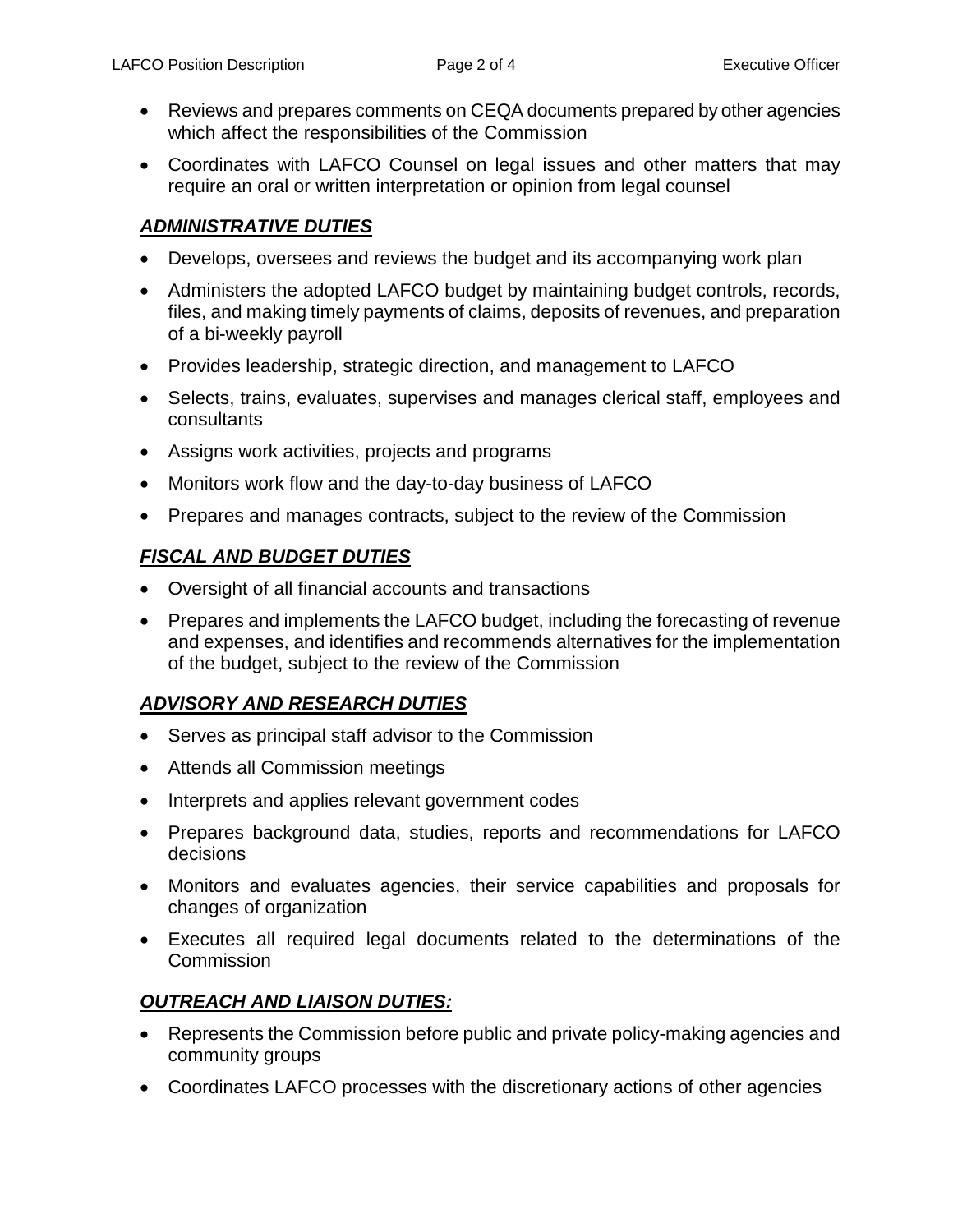• Participates in related organizations, such as the California Association of LAFCOs and professional associations.

# **QUALIFICATIONS**

To qualify for this position, an individual must possess a combination of education and experience that would likely produce the required knowledge, skills and abilities as detailed above. A desirable combination includes:

### *EDUCATION AND/OR EXPERIENCE*

- Equivalent to graduation from an accredited college or university with a degree in public administration, business administration, planning or a closely related field
- Four years of increasingly responsible experience in a capacity that would have afforded the opportunity to acquire the knowledge and abilities required to administer the functions of a Local Agency Formation Commission.

Note: The above qualifications are a typically accepted way of obtaining the required knowledge and skills.

# *KNOWLEDGE OF:*

- Pertinent State, Federal and local laws
- Statutory purposes of the Local Agency Formation Commission
- Local government organization, structure, services, programs, and functions
- The California Environmental Quality Act, the Brown Act and their application to LAFCO actions
- Principles and practice of public administration, organizational analysis, leadership, team building and conflict resolution
- Research methodologies, group and organization dynamics, and the communication skills and techniques necessary for gathering, evaluating, and transmitting information to the Commission, other agencies, community organizations, and the general public
- Understanding of urban planning theory and techniques, public finance, public infrastructure planning, environmental laws, and local government
- Modern office procedures and computer equipment
- Knowledge of the use of Geographic Information Systems and maintenance of Internet web sites is desirable

# *SKILL IN:*

- Organizing and directing administrative and analytical support activities for LAFCO
- Analyzing, interpreting and evaluating technical and budget reports
- Gaining cooperation through discussion and persuasion